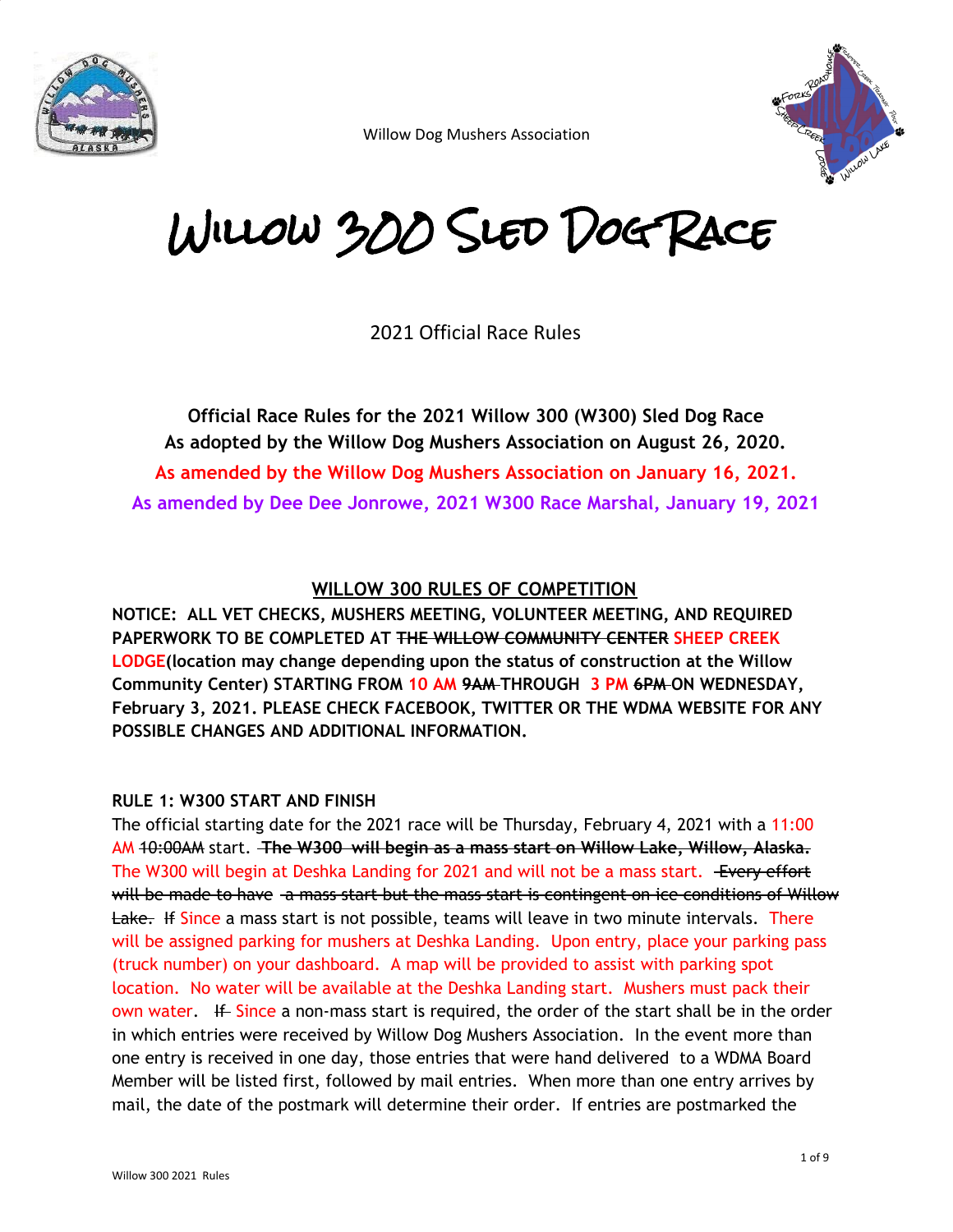



same day, the order will be determined randomly. Any changes to this rule may be made by the W300 Race Marshal with approval from the W300 Race Committee.

The 2021 W300 will conclude at Sheep Creek Lodge, WIllow, Alaska.

Mushers must start the race with no fewer than 8 dogs and no more than 14 and must finish the race with no less than 5 dogs in harness, No dogs will be added or replaced after the start of the race. Dog drivers and handlers must not be under the influence of drugs and alcohol and will follow Iditarod's standards regarding such rule.

#### **RULE 2: ENTRY FEE & PURSE**

2021 W300 entry opens October 1, 2020. Receipt of the \$525.00 (which includes the non refundable required Willow Dog Mushers Association Membership),completed application form and completed Willow Dog Mushers Association Membership Application will constitute the driver's intent to enter the race, and further acknowledges that the driver understands and agrees to comply with each and every rule as stated. W300 and WDMA reserve the right to reject any entries. Entries are determined on a first come first serve basis. Entries postmarked on the same day will be opened in random order. **Any conflicts in the determination of possible available race slots may be determined by an impartial blind lottery for those specific slots.**

**Entry fees MUST BE CHECK, MONEY ORDER, CASHIER'S CHECK or SQUARE PAYMENT only. NO CASH will be accepted.**

> **Entry Fees should be made payable to:** WDMA (Please put W300 on the MEMO line)

**Entries must be mailed to**:

Willow Dog Mushers Association/W300 PO Box 858 Willow, Alaska 99688

If any musher is unable to fill his/her position in the W300, there will be no refund of entry fees, however **you may find your own replacement to run**. Please notify the W300 Race Committee of such changes as soon as possible. Such changes may be made no later than Monday, February 1, 2021. **The replacement musher MUST COMPLETE and PAY the required WDMA Membership Application and \$25 Fee prior to Vet Checks.**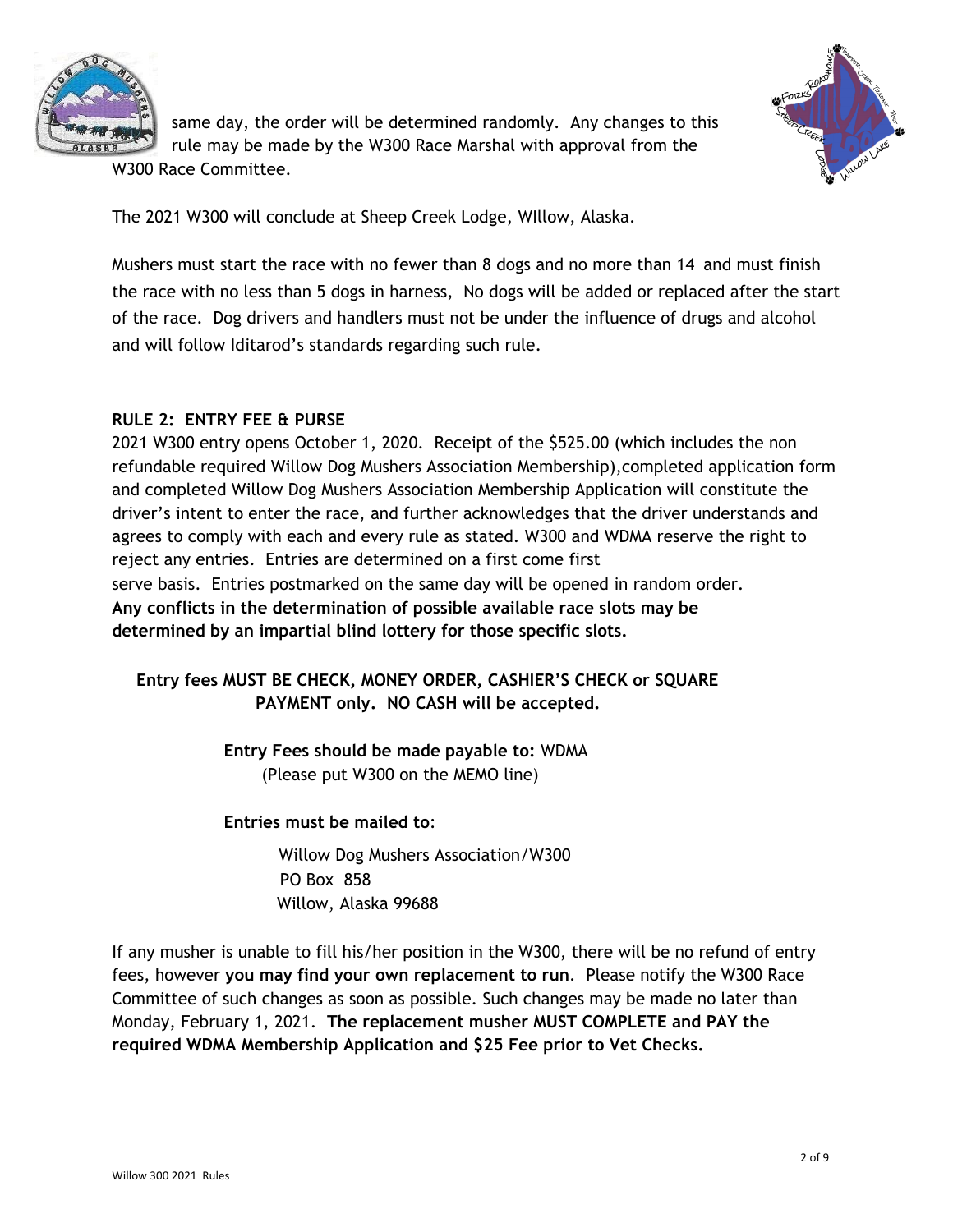

Refunds of entry fees only will take place if the W300 is cancelled at the discretion of the Race Marshal and Race Committee (see RULE 4).



Refunds will be a minimum of \$475. WDMA and the W300 Race Committee reserve the right to withhold a maximum of \$25 of the initial \$500 entry fee to cover some of the costs of trail development and grooming prior to the race. WDMA and the W300 Race Committee will do our utmost to avoid this small withholding. If a cancellation occurs, a clear and transparent accounting of the cost of the trail development will be provided to each musher explaining how the withholding was utilized.

Purse amounts will be determined and posted by December 1, 2020.

## **RULE 3: MUSHER**

All Mushers in the W300 will be WDMA members in good standing. If using the W300 as an Iditarod and/or Yukon Quest Qualifier, all necessary paperwork is the responsibility of the musher in both presenting to and retrieving from the Chief Veterinarian, Race Marshal and/or other race officials. The W300 is not responsible for the musher's application.

A Musher in the W300 must be 18 years of age or older on the start day of the race.

All mushers must attend the mandatory Musher's Meeting on February 3, 2021. Mandatory sign in for Driver's Meeting is 2:30 PM at Sheep Creek Lodge with Driver's Meeting to follow. \*\* There are some additional forms to complete this year so feel free to complete them during your vet checks or download, complete and submit at sign in. Failure to attend the meeting may result in a monetary and/or time penalty at the discretion of the Race Marshal and Race Committee.

#### **RULE 4: RACE ROUTE AND TRAIL**

The W300 is a 300 mile race with a minimum total of 18 hours of layovers taken at official checkpoints. A minimum 4 hour Mandatory 6 hour layover at **Trapper Creek/Vitus Checkpoint** Susitna Landing will be Forks Road House included in the 18 hour total. Start differential will be added at the **Trapper Creek/Vitus Checkpoint** Susitna Landing Checkpoint and will not be included in the 18 hour total required rest. The balance of 14 hours rest time required, may be taken at the remaining race checkpoints as the musher sees fit. If a musher fails to take their time differential, they will be assessed a time penalty to include their differential plus 30 minutes. No musher may stay any longer than 10 hours at the Forks Road House **any** checkpoint.

The course covers approximately 300 miles in and around the Willow area. Mushers leave Deshka Landing Willow Lake-with a 70 50 mile run to Susitna Landing. Teams will continue with an approximate 50 mile run to Sheep Creek Lodge. Teams travel north to Trapper Creek Trading Post approximately  $70,60$ -miles then west to Forks Roadhouse, an approximate 40 50 mile run. Teams then continue south,approximately 77 miles, to the finish line at Sheep Creek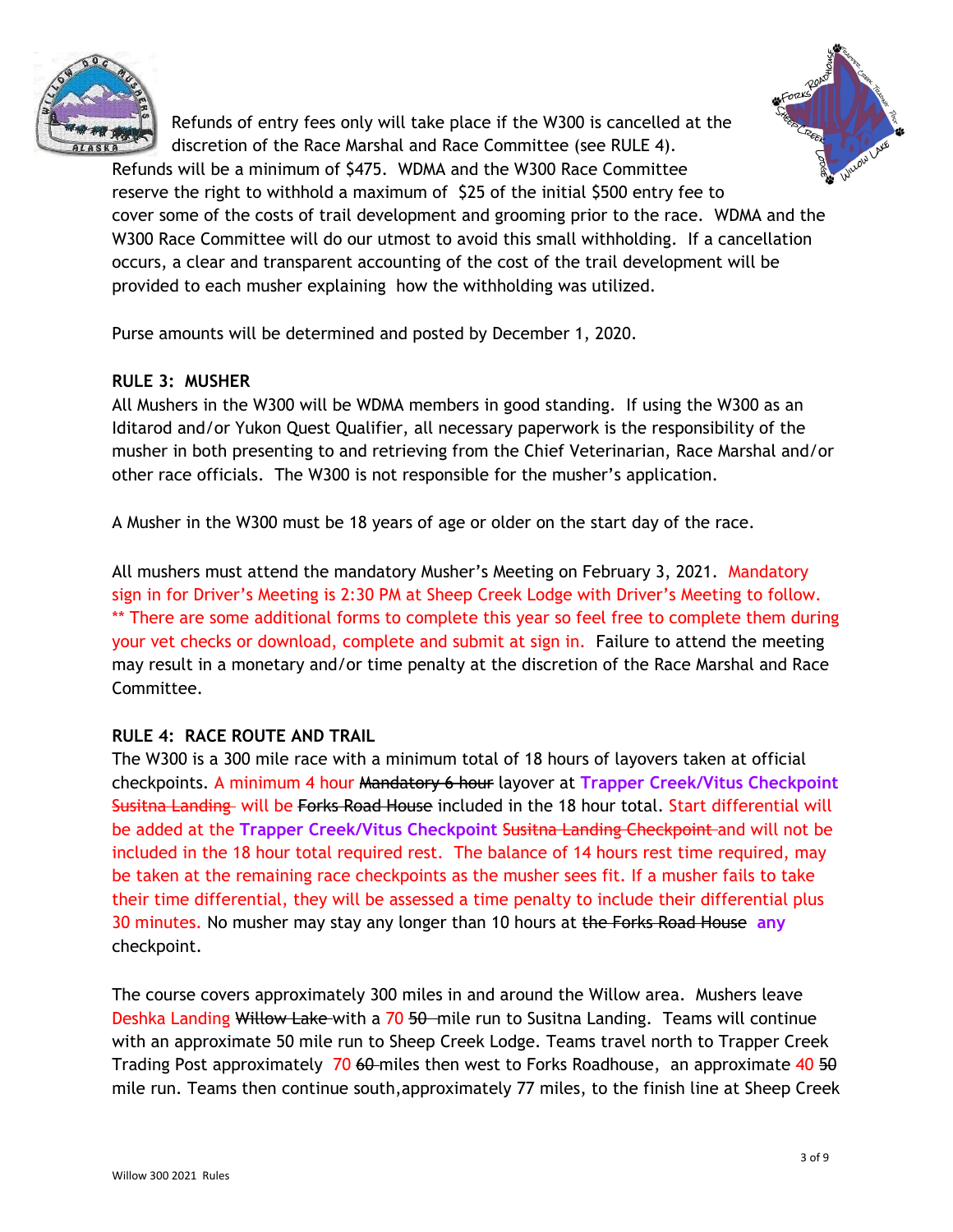

Lodge. Mileages are approximate and will be adjusted as trail conditions warrant. The trail will be broken and marked prior to the



race, but due to weather conditions there will be no guarantee of a broken trail during the race. Mileages vary from checkpoint to checkpoint. A detailed race map will be available online approximately 3 days prior to the start of the W300 due to any changes in trail reroute. However, trail conditions may delay this. All efforts to post a detailed map as soon as possible will be taken.

## **Official Checkpoints are as follows:**

**Willow Lake Start Deshka Landing Susitna Landing Sheep Creek Trapper Creek Trading Post (Vitus) Forks RoadHouse Sheep Creek Lodge-Finish.**

## **Approximate mileage will be posted after final trails meeting in early January.**

Mushers must follow the described trail as marked. Any leaving of the marked trail for competitive advantage will result in disqualification. Race trail is subject to change due to weather/trail conditions. If there is lack of snow or in the event of questionable trail conditions, the W300 Race Committee and Race Marshal will make a decision to modify the course or cancel, no less than 3 days before the race, except in extreme cases.

## **RULE 5: OUTSIDE ASSISTANCE**

Unlike other area races, the W300 will allow outside assistance from 2 handlers during the race with 1 dog truck. Each musher, not using the W300 as an Iditarod/Yukon Quest qualifier, is required to have a handler or handler designee (listed on contact information) at each road system checkpoint and the Parks Highway Road Crossing (North of Trapper Creek Checkpoint) Non-Qualifying Teams Handlers are required to receive and care for returned dropped-sled dogs and clean up bedding straw and debris to the satisfaction of W300 checkpoint race officials. **All mushers'** handlers will be responsible for the delivery of drop bags to road system checkpoints. All handlers may deliver drop bags, straw and water to the musher.

Dogs in harness may not be housed in dog trucks at checkpoints if they are planning to continue the race.

Unused, baled straw may be left at any checkpoint.

Handlers of non-qualifier mushers have the option to assist with dog care, sled repair, etc., All Handlers but must clean up all straw, dog waste, booties, and garbage within 30 minutes after a team leaves a checkpoint. Be prepared to bring their own cleaning supplies (rake,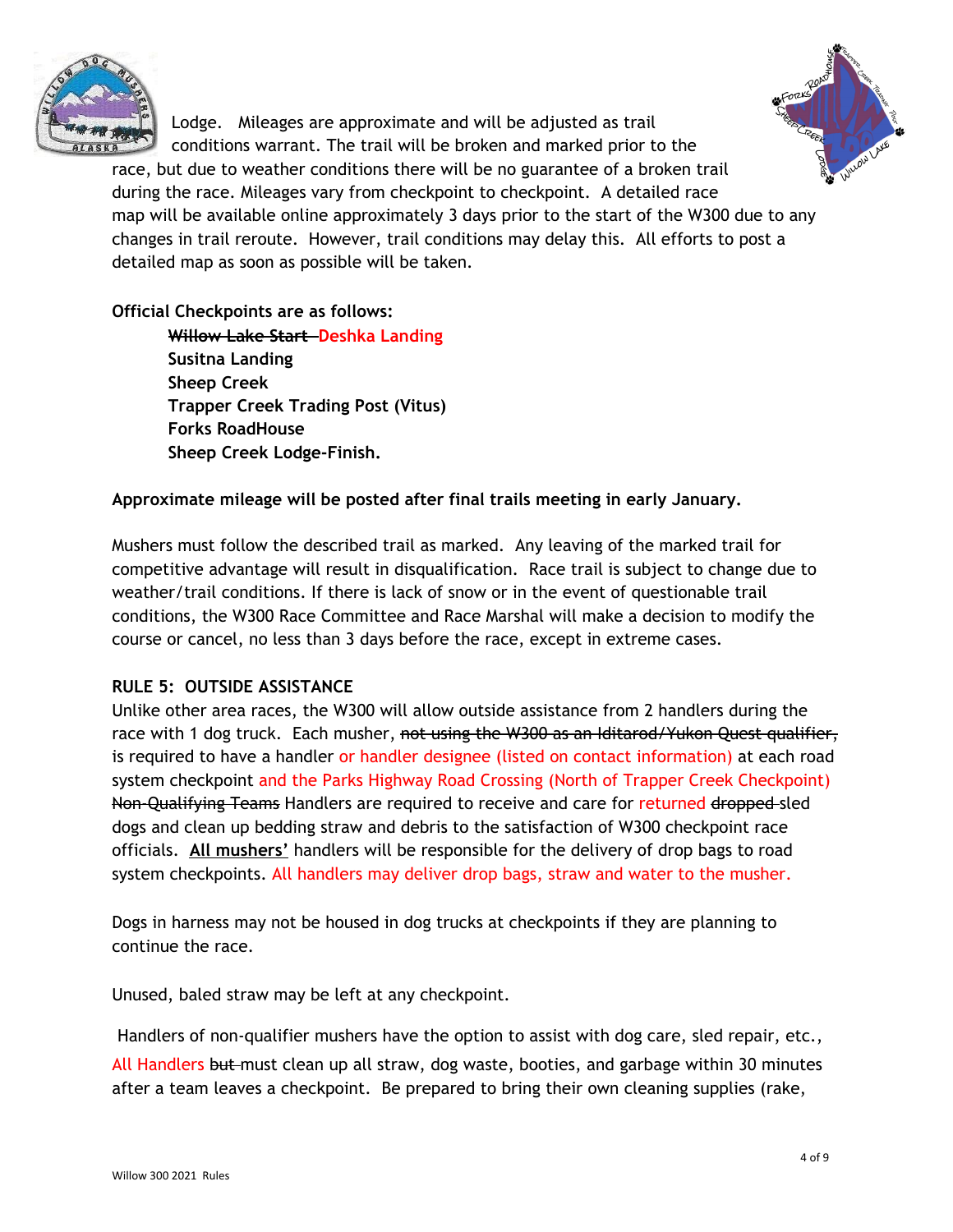



trash bags,shovel, etc.) A 1 hour penalty will be assessed for any littering on the trail or failure to clean at checkpoints. DO NOT LEAVE ANY MUSHING SUPPLIES OR CLEANING SUPPLIES AT A CHECKPOINT. Checkpoints will only allow 1 dog truck parking space per team. Handlers must check in with the Race Officials upon their arrival at a checkpoint and check out upon their departure. Please use the Parking Pass from the start or other provided passes to easily identify team vehicles at checkpoints.

A Musher may carry and use any two-way communication device(s) including, but not limited to, a cell and/or satellite telephone. The use of a GPS is also permitted.

# **IF YOU ARE USING THE W300 AS AN IDITAROD OR YUKON QUEST QUALIFIER, YOU MAY NOT USE HANDLER ASSISTANCE, OTHER THAN THAT SPECIFICALLY OUTLINED IN THESE RULES, AT ANY**

**CHECKPOINT (EXCLUDING THE MASS START and PARKS HIGHWAY ROAD CROSSING).**

Mushers using the Willow 300 as a qualifier are expected to clean up their area of everything except for straw. W300 volunteers will take care of straw removal only for those teams using the W300 as a qualifier.

## **RULE 6: CHECKPOINTS**

Mushers must personally sign in and out of each checkpoint. Mushers must have all mandatory gear when signing in to a checkpoint. Bib number will be clearly shown. The Race Marshal, in consultation with other Race Officials, may assess time and/or monetary penalties by the time the musher reaches the next checkpoint. Mandatory gear will be checked at the Start and Finish and during the mandatory 6 hour layover for conformity to the minimum standards. Gear may be checked at any other time during the Race at the discretion of the Race Marshal or the Race Judges. Mushers using the W300 as a qualifier for the Iditarod or Yukon Quest will have their mandatory gear checked at each checkpoint.

Due to Covid 19, and in an attempt to further improve mitigation strategies, all mushers will have access to sleep/rest in their dog trucks (or other designated vehicle) at road system checkpoints. Mushers are not required to do so. However, there may be limited indoor space available at road system checkpoints.

## **RULE 7: PASSING**

When one team approaches within 50 feet of another team, the team behind shall have the right of way upon demand except within 1 mile of the finish line (no man's land). **Teams being passed MUST come to a complete stop and allow the passing team by.** The passed team must remain behind at least 5 minutes before demanding the trail. Ski poles MAY NOT be used when passing another team.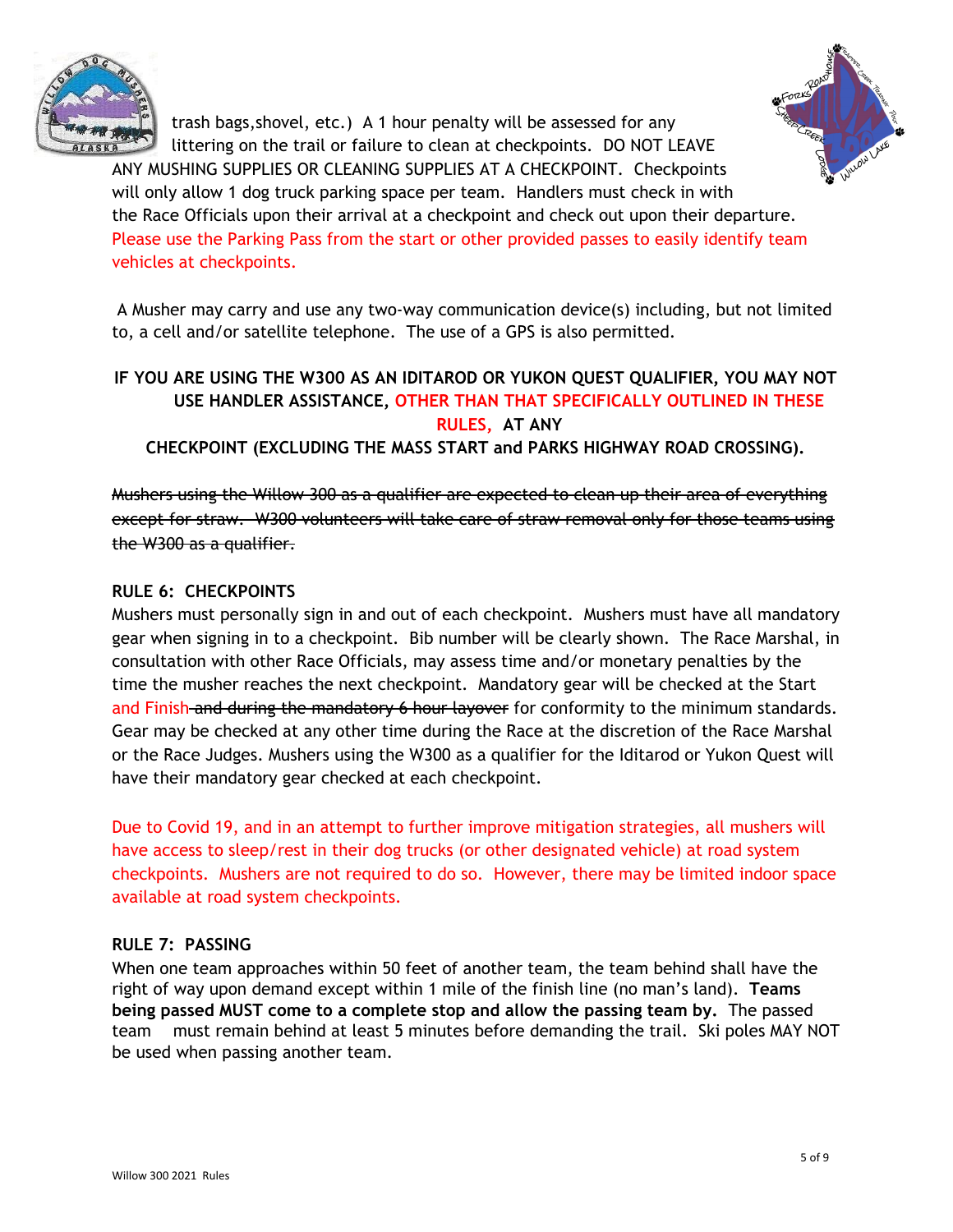

#### **RULE 8: SLED**



No Sleds may be shipped out to any of the checkpoints prior to the race. Help with sled repairs, that is available to all drivers, may be allowed with prior

approval of the Race Marshal and/or Race Judge. On prior approval of the Race Marshal, a destroyed sled may be replaced by a comparable size and weight sled. A penalty may be assessed for such replacement. The W300 will allow the use of 1 trailer in addition to sled if trail conditions allow.

A musher can only carry dogs in front of his/her racing sleds' handlebars. The musher may not allow any of their dogs to be hauled by another team. Dogs must be hauled in a humane fashion and must be covered if conditions require, at the Race Judges/Race Marshal's discretion.

#### **RULE 9: MANDATORY GEAR**

- Cold weather sleeping bag
- Hand ax with overall length of 22 inches
- One pair of snowshoes with bindings, each snowshoe must be at least 250 square inches in size
- 3 gallon capacity cooker and cooking gear
- Adequate food for dogs and musher
- 8 booties for each dog

#### **RULE 10: DOG CARE AND HUMANE TREATMENT**

All dogs entered in the race are under the jurisdiction of the W300, chief veterinarian, and veterinary staff from the time they enter the staging area **until after the completion of the race.** All dogs are subject at any time to an examination by a race veterinarian prior to, during or immediately after completing the race. Concerns about the conditions of dogs may be brought to the Race Marshall or Race Judges. The Race Marshal and Race Veterinarians may make on the spot non-rule decisions regarding dog health or care.

Dogs may be returned dropped at any of the checkpoints. All returned dogs must be seen by a Race Vet prior to leaving the checkpoint with a handler or handler designee. A fee of \$15 per returned dropped dog will be charged if W300 needs to transport the dog with the exception of dogs returned dropped at Forks Roadhouse. Returned dogs from Forks Roadhouse will be transported by W300 staff to Kroto Creek Parking Area at W300 cost. Handlers will be contacted and dogs must be picked up by handler or handler designee at Kroto Creek Parking area in a timely manner. If W300 staff must transport a dog from any road system checkpoint or Kroto Creek Parking area, the \$15 fee applies. **Mushers are required to have a designated individual to accept returned dropped dogs at the official returned drop dog retrieval location. (Details to be announced at the Musher's Meeting)**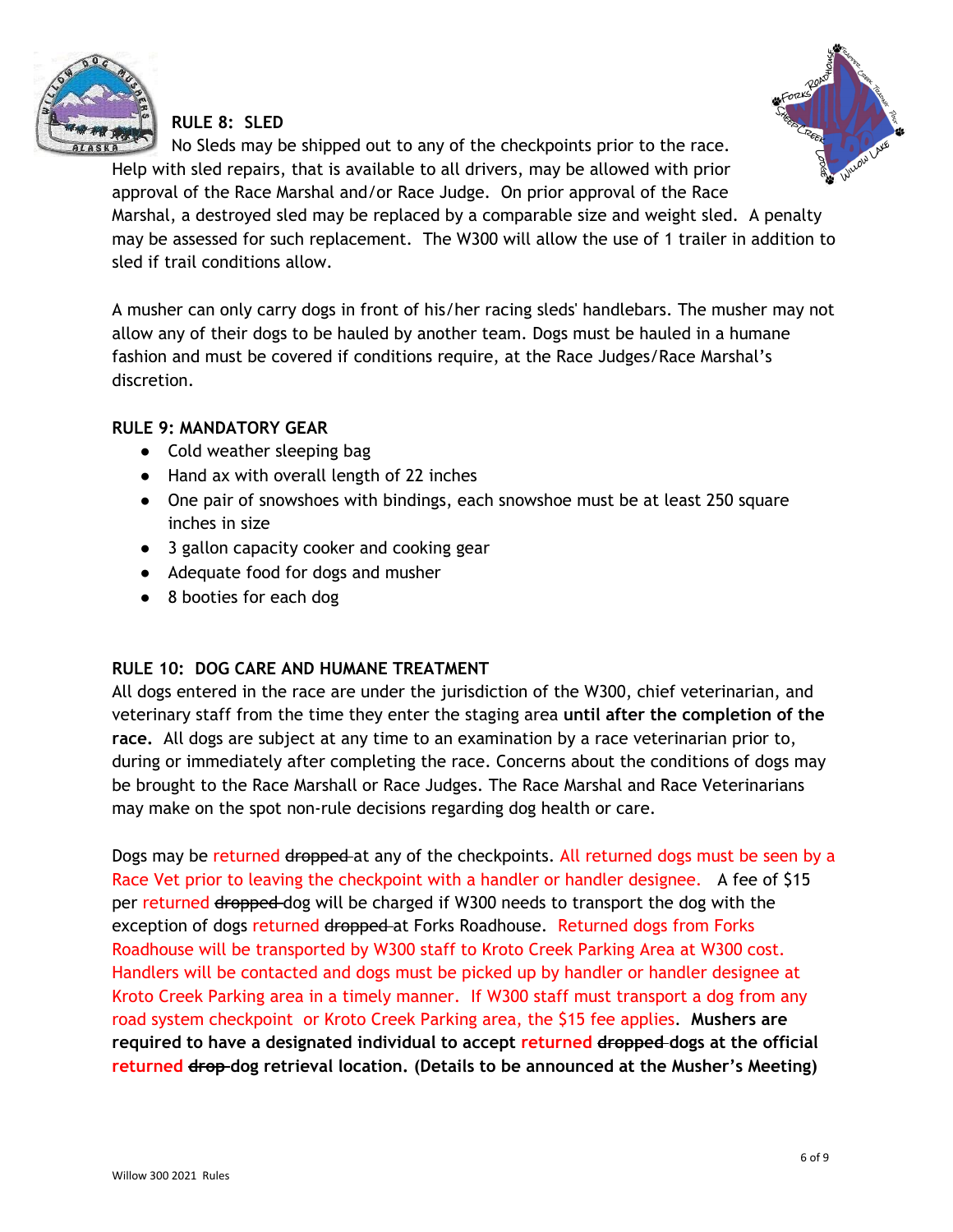



In the case of a dog's death, the expired dog will become the property of W300 for the purpose of performing a necropsy. If the necropsy

shows musher abuse, musher forfeits all earnings and is banned from the W300 permanently.

Mistreatment of dogs will be cause for immediate disqualification from the W300. Whips and other violent tactics are not permitted. Such action will be reported to all major race organizations. The Race Marshal and Race Judges have authority over this matter. No drugs that may suppress the signs of illness/injury or cause a dog to perform beyond its natural ability may be used on a dog competing in the W300. A musher may not inject any substance into his or her dogs. The W 300 will follow the Iditarod's list of prohibited drugs.

The Race Marshal has the authority to withdraw a team that is out of the competition and no longer making a valid effort to compete.

## **RULE 11: EXPIRED DOGS**

The death of any dog may result in the disqualification of the driver, and/or prohibition from entering future races. Any dog that expires during the race must be loaded, fully covered, in the sled and taken to the next checkpoint and submitted to the Race Marshal, a Race Judge, or Race Veterinarian. All dog deaths will be treated as a priority, with every effort being made to determine the cause of death in a thorough and reliable manner.

Dog Deaths resulting in disqualification are:

- ●Signs of cruel, inhumane or abusive treatment
- ●Cause of death is due to heat stress or hypothermia

The musher will not be penalized and may continue if:

- Cause of death cannot be determined
- Cause of death is due to circumstance, nature of trail, or force beyond the control of the musher. This recognizes the inherent risks of wilderness travel in Alaska.

●Cause of death is from an unpreventable or previously undiagnosed medical condition.

A necropsy will be performed on all expired dogs.

#### **RULE 12: VET-CHECKS**

A mandatory vet check must be made prior to the race. W300 Vet Checks will be February 3, 2021 from 10 am - 3 pm at Sheep Creek Lodge. 9:30 - 2:30 PM and again from 4-6 PM at the Willow Community Center (an alternate location in Willow may be determined if the Willow Community center is unavailable due to construction). For the purposes of these vet checks, a maximum of 16 dogs will be examined.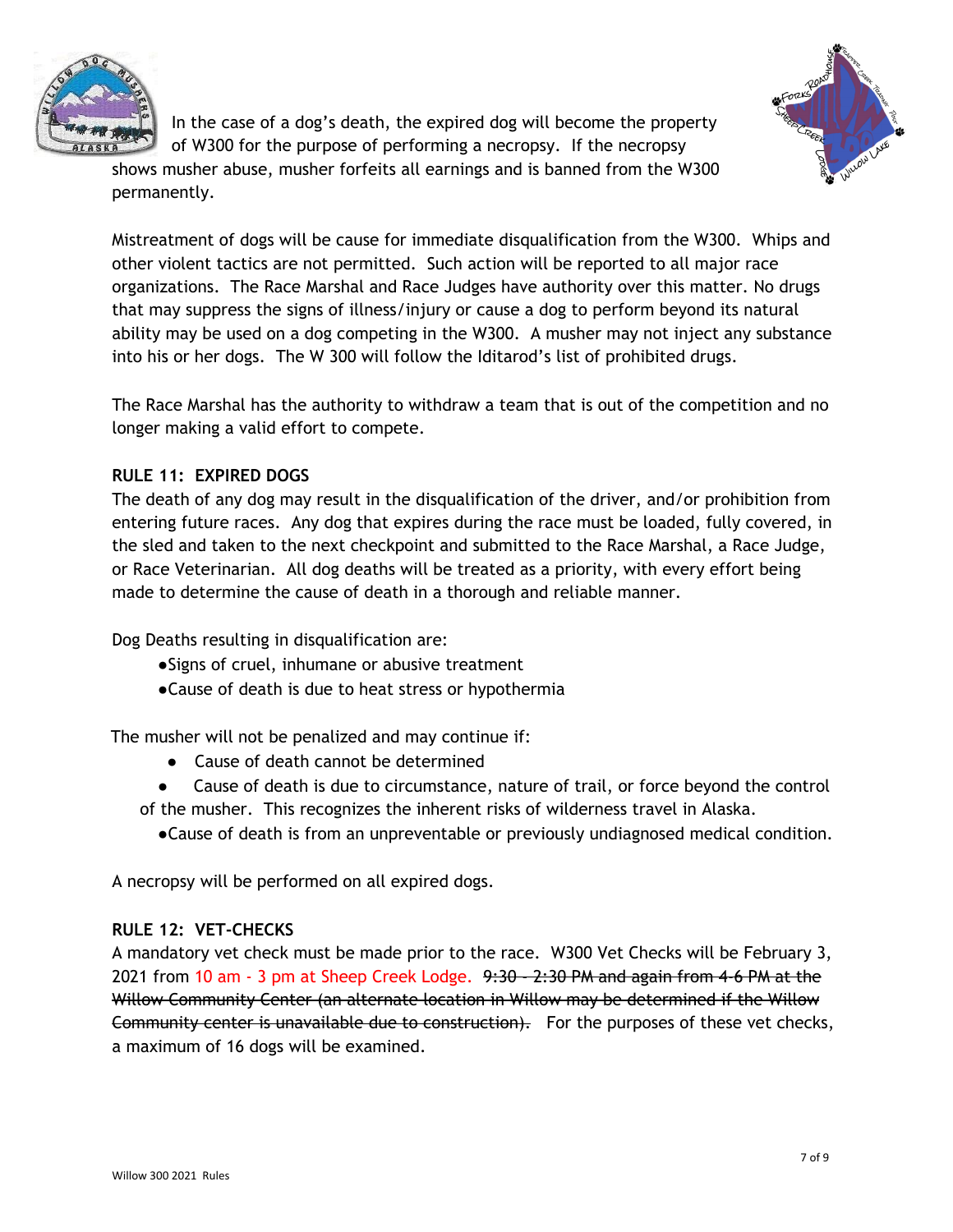

If teams have had a vet check from a vet visit within the last 10 days, teams may submit that in place of a race vet check. Documentation can



be dropped off during vet checks or submitted prior to vet checks. Paperwork will be reviewed and verified with the teams during vet checks. If any concerns occur, mushers may be asked to have a dog reviewed by a race vet the morning of the race.

If you are unable to attend Vet Check on Wednesday, please contact the Willow 300 Race Committee no less than 48 hours prior to Vet Checks and we will do our best to work with mushers/teams on a case by case basis.

All dogs must have current rabies and parvo vaccinations (5-way minimum). Proof to be presented at the W300 vet checks.

## **RULE 13: SPORTSMANSHIP**

Mushers and their crew must demonstrate sportsmanlike conduct during all parts of the W300. Any conduct that is inappropriate toward the Race Marshal, Judges, Committee, volunteers, sponsors, competitors and spectators is subject to penalty and the musher will no longer be in good standing with W300. Any behavior on the trail that is unsportsmanlike can result in penalty or disqualification from W300 at the discretion of the Race Marshal or Race Judge overseeing the matter.

## **RULE 14: PENALTIES**

The scale of penalties involved with rule breaking in the W300 are as follows:

- 1. Time delay
- 2. Monetary penalty
- 3. Withdrawal
- 4. Disqualification
- 5. Future ban from the W300

## **RULE 15: DROP BAGS**

All food drops must be in the gunny type bag and clearly marked with the following: Mushers Name W300 Checkpoint Location Numbered (1 of 2, 2 of 2, etc)

A maximum of 2 40# drop bags per checkpoint will be accepted for the Forks Road House Checkpoint. The W300 does not provide any fuel/HEET. Teams using the Willow 300 as a qualifying race may add one additional small drop bag per checkpoint containing fuel/HEET that will be delivered with your drop bags. ALL mushers may add one additional small drop bag for the Forks Roadhouse checkpoint containing fuel/HEET that will be delivered with your